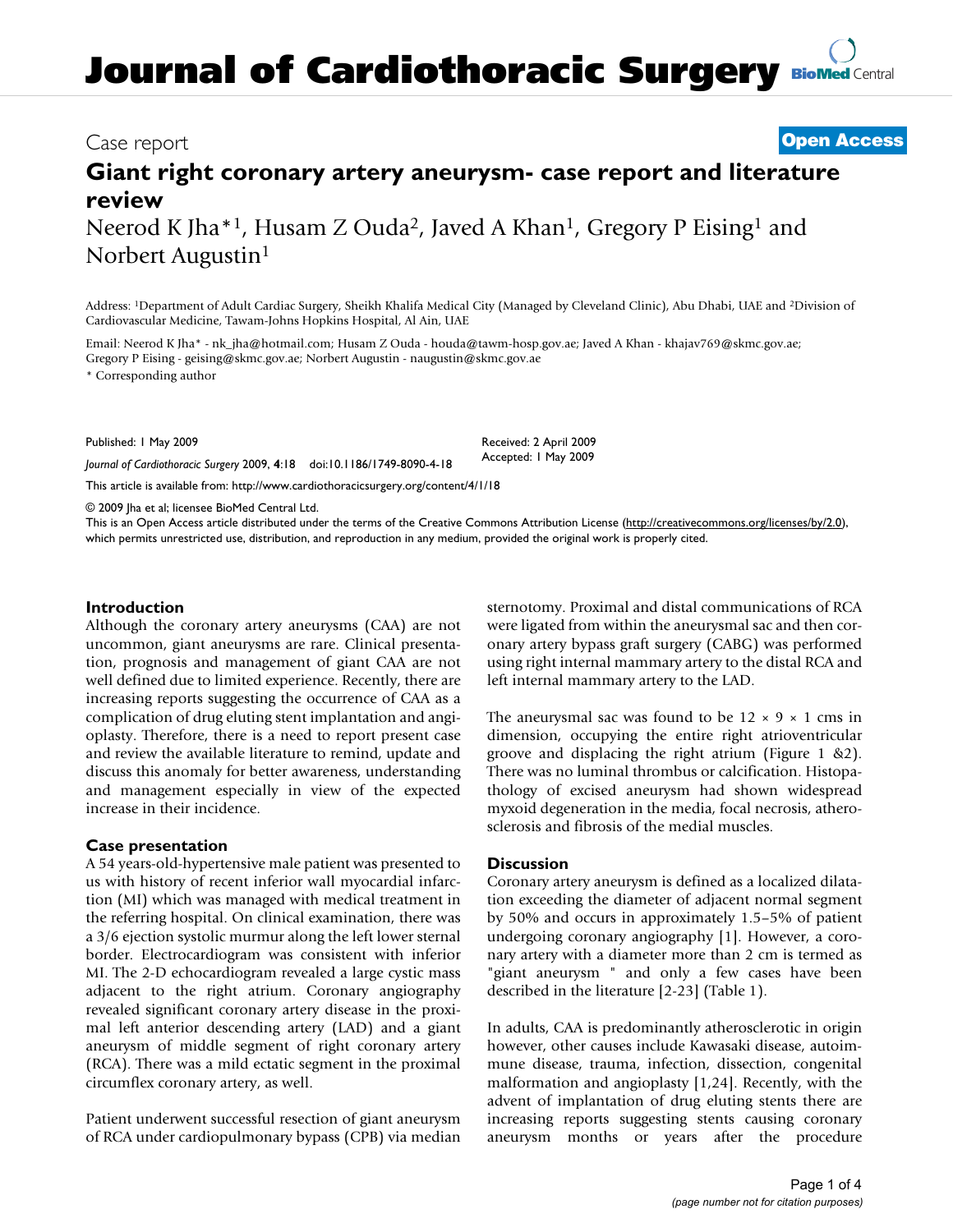<span id="page-1-0"></span>

**Figure 1 Operative photograph showing a giant aneurysm of the right coronary artery**.

[[1](#page-3-0)[,14](#page-3-4),[22,](#page-3-5)[24](#page-3-3)]. The proposed pathogenesis of stent-related aneurysm formation is multi-factorial. The drug-eluting stent contains immunosuppressant such as Sirolimus, which inhibits inflammation, or chemotherapeutic agents like Paclitaxel, which is an anti-inflammatory agent and inhibits cell proliferation. In due course of time, once drug is eluted, the polymer in which the drug is embedded may elicit a hypersensitivity reaction and vasculitis and results in weakening of vessel wall and subsequent dilatation [[1](#page-3-0)[,14](#page-3-4),[22,](#page-3-5)[24\]](#page-3-3). Mechanical damage to the arterial wall during balloon angioplasty and stent placement or turbulent blood flow may be an added factor for the development of an aneurysm [[1](#page-3-0)].

<span id="page-1-1"></span>

**Figure 2 Operative photograph showing inside view of the aneurysmal sac**. The tip of probe is within the proximal communication of right coronary artery.

The majority of the patients with CAA are asymptomatic but they may present with angina pectoris, myocardial infarction, sudden death or complications such as thrombus formation, embolisation, fistula formation, rupture, hemo-pericardium, tamponade, compression of surrounding structure or congestive heart failure [[1](#page-3-0),[3](#page-3-6),[4](#page-3-7),[9](#page-3-8)[-12](#page-3-9)]. Coronary artery aneurysms are small, thick-walled structures with a relative low-risk of rupture but usually associated with myocardial ischemia [\[5\]](#page-3-10) However, giant CAA are associated with advance age, tendency for complications including rupture and may present as mediastinal, intracardiac mass or superior vena cava syndrome in addition to ischemic symptoms [\[3,](#page-3-6)[5,](#page-3-10)[7](#page-3-11),[13](#page-3-12)[,17](#page-3-13)[-19](#page-3-14)].

Clinical presentation of giant CAA may mimic aneurysm of ascending aorta, pulmonary trunk, cardiac tumour, pericardial tumour or thymoma [[1](#page-3-0)]. Giant CAA may be detected by non-invasive tools like echocardiography, computed tomography, magnetic resonance imaging but coronary angiography remains the gold standard which provides information about size, shape, location and coexisting anomalies such as coronary artery disease [\[24](#page-3-3)]. Since, our patient presented with MI, a diagnostic coronary angiography was done straightaway.

Due to rarity and non-availability of controlled trials, there is no optimal management strategy for patients with giant CAA. However, depending on the symptoms, etiology and associated lesions medical treatment (anti-platelet agent, anti-coagulation), stent implantation or surgical exclusion of the aneurysm using resection or ligation technique have been described [\[1,](#page-3-0)[10\]](#page-3-15). A review of literature suggests that surgery is the preferred approach for Giant CAA in order to achieve excision of the aneurysmal sac, manage associated surgical condition and prevent complications [[2](#page-3-1)[-23](#page-3-2)].

The surgical management requires median sternotomy, cardiopulmonary bypass and myocardial revascularization (CABG). Occasionally femoral artery is cannulated for CPB to decompress the aneurysm and the ventricle before opening the chest for safety [[10\]](#page-3-15). Prognosis of CAA is controversial but overall 5-year survival is reported to be 71% [[1](#page-3-0)[,24](#page-3-3)].

Therefore, Giant CAA is an uncommon lesion with varied clinical presentation and should be considered in the differential diagnosis of other conditions mimicking similar symptoms and need proper use of imaging technology to diagnose this rare anomaly and associated lesions for successful management. Surgical management need to be planned carefully and requires appropriate techniques for a better outcome.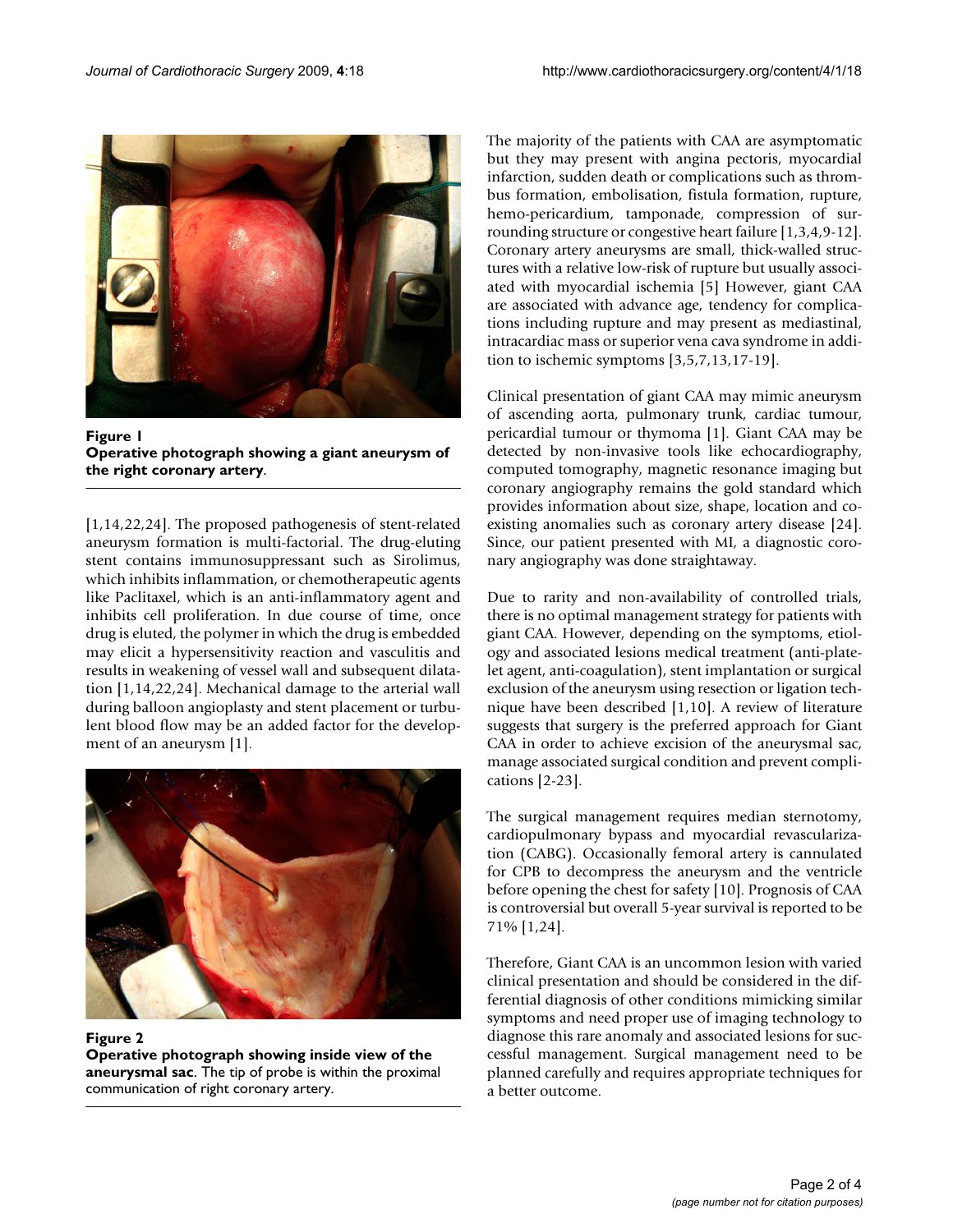| Author                   | Year | <b>Number</b><br>(patients) | <b>Site</b>            | <b>Presentation</b> | <b>Etiology</b>             | Management |
|--------------------------|------|-----------------------------|------------------------|---------------------|-----------------------------|------------|
| Nobrega[2]'et al'        | 1996 | $\mathbf{I}$                | RCA, LAD               | MI                  | <b>SLE</b>                  | Medical    |
| Channon 'et al'[3]       | 1998 | $\mathbf{I}$                | <b>RCA</b>             | Medistinal mass     | Atherosclerotic             | Medical    |
| Yu 'etal'[4]             | 2001 | $\overline{2}$              | RCA, LAD               | LV fistula          | Congenital                  | Surgical   |
| Konen 'et al'[5]         | 2001 | $\mathbf{I}$                | <b>RCA</b>             | Medistinal mass     | Atherosclerotic             | Surgical   |
| Hao 'et al'[6]           | 2003 | $\mathbf{I}$                | <b>RCA</b>             | Angina              | Atherosclerotic             | Surgical   |
| Banerjee 'et al'[7]      | 2004 | $\mathbf{I}$                | <b>RCA</b>             | Medistinal mass     | Atherosclerotic             | Medical    |
| Grandmougin 'et al'[8]   | 2005 | $\mathbf{I}$                | <b>RCA</b>             | Cardiac tumour      | Atherosclerotic             | Surgical   |
| McGlinchey 'et al'[9]    | 2005 | $\mathbf{I}$                | <b>RCA</b>             | Cardiac compression | Atherosclerotic             | Surgical   |
| Dianyuan 'et al'[10]     | 2005 | 6                           | 3RCA, 2LAD, I Diagonal | LV fistula          | Congenital, Atherosclerotic | Surgical   |
| Shakir 'et al'[11]       | 2005 | $\mathbf{I}$                | RCA, LAD               | <b>CHF</b>          | Hypercholesterolemia        | Surgical   |
| Augustin 'et al'[12]     | 2006 | $\mathbf{I}$                | <b>RCA</b>             | Cardiac compression | Atherosclerotic             | Surgical   |
| Kumar 'et al' [13]       | 2006 | $\mathbf{I}$                | <b>RCA</b>             | SVC syndrome        | Atherosclerotic             | Surgical   |
| Manghat 'et al'[14]      | 2006 | $\mathbf{I}$                | <b>LAD</b>             | Chest pain          | Kawasaki disease            | Medical    |
| Jindal 'et al' $[15]$    | 2007 | $\mathbf{I}$                | <b>LAD</b>             | Angina              | Stent implantation          | Surgical   |
| Takano 'et al'[16]       | 2007 | $\mathbf{I}$                | <b>RCA</b>             | MI                  | Atherosclerotic             | Surgical   |
| Blank 'et al'[17]        | 2007 | $\mathbf{I}$                | <b>RCA</b>             | Medistinal mass     | Atherosclerotic             | Surgical   |
| Malero 'et al'[18]       | 2008 | $\mathbf{I}$                | <b>RCA</b>             | Intracardiac mass   | Atherosclerotic             | Surgical   |
| Vlachou 'et al'[19]      | 2008 | $\mathbf{I}$                | <b>RCA</b>             | Medistinal mass, MI | Atherosclerotic             | Surgical   |
| Eshtehardi'et al'[20]    | 2008 | $\mathbf{I}$                | <b>LAD</b>             | Angina              | Atherosclerotic             | Stenting   |
| Matsubayashi 'et al'[21] | 2008 | $\mathbf{I}$                | <b>LM</b>              | Angina              | Atherosclerotic             | Surgical   |
| Kanaan 'et al'[22]       | 2008 | $\mathbf{I}$                | RCA, LAD               | Angina              | Takayasu disease            | Surgical   |
| Sharma 'et al'[23]       | 2009 | L                           | LAD                    | Angina              | Stent implantation          | Medical    |

#### <span id="page-2-0"></span>**Table 1: Reported cases of giant coronary artery aneurysm in adults**

RCA-right coronary artery, LAD-left anterior descending artery, LM-left main coronary artery, MI-myocardial infarction, CHF-congestive heart failure, LV-left ventricle, SVC-superior vena cava, SLE-systemic lupus erythematosus

#### **Consent**

**Competing interests**

Written informed consent was obtained from the patient for publication of this case report including pictures for review.

The authors declare that they have no competing interests.

#### **Authors' contributions**

NJ collected the data and has written the manuscript. HO is the referring and treating cardiologist. JK is co-author and assisted the surgery. NA is consultant in-charge surgeon who operated upon the patient. GE is also a senior author who also managed this case.